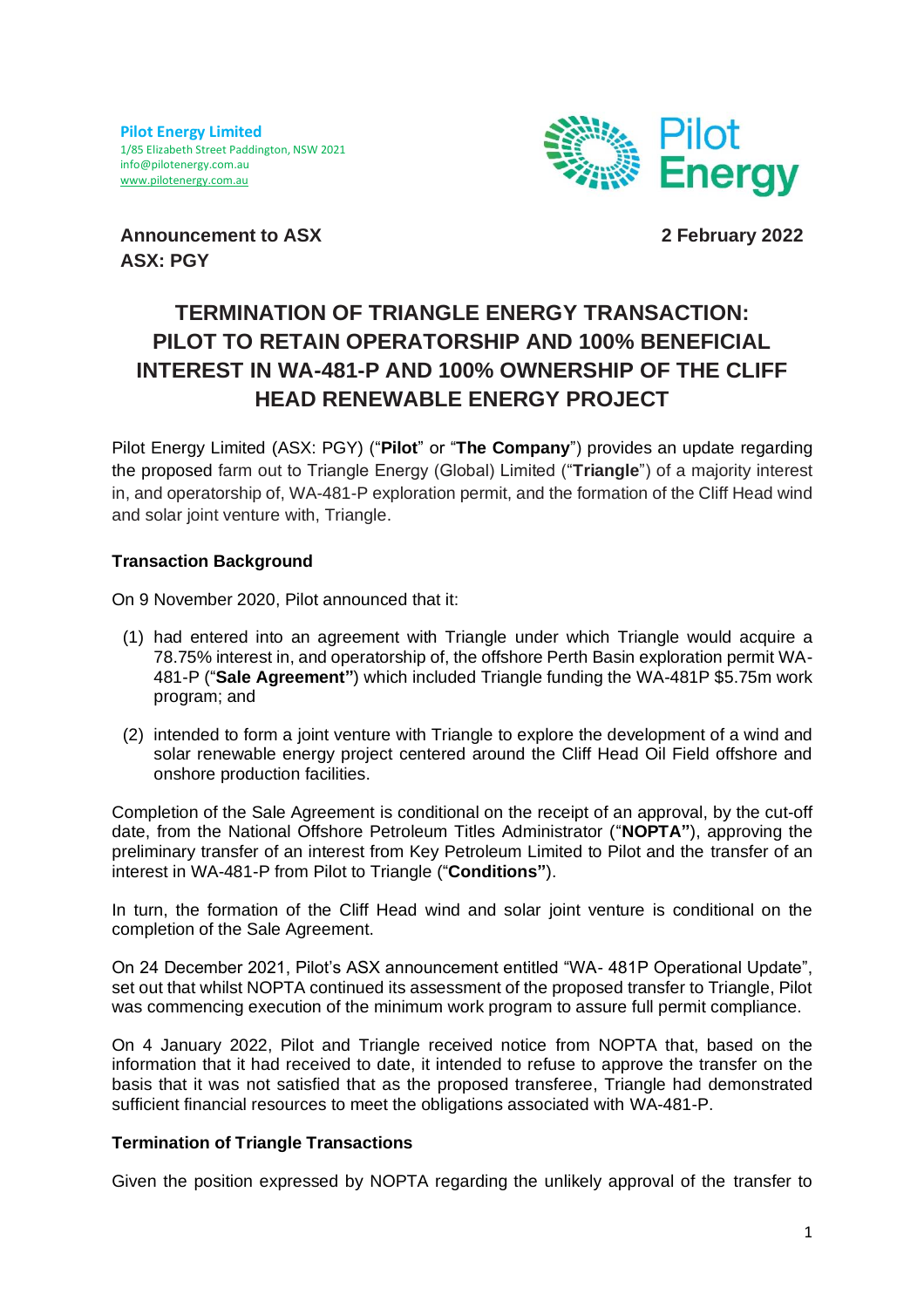Triangle and the passing of the cut-off date, Pilot has today advised Triangle in writing that it is terminating the Sale Agreement on the basis that the Conditions have not been satisfied or waived by the cut-off date.

Consequently, the agreements entered into by Pilot and Triangle in association with the Sale Agreement (including the Cliff Head wind and solar joint venture related agreements) do not, and shall no longer have, any binding effect and the relevant parties are to be immediately released from any obligations (if any) under these agreements. As a result, Pilot retains:

- (1) operatorship of, and 100% beneficial interest in, WA-481-P;
- (2) operatorship and 100% ownership of the Cliff Head wind and solar Project (a subset of Pilot's proposed Mid West Renewables project area); and
- (3) an interest in the Cliff Head Joint Venture, which owns the Cliff Head infrastructure, through its 50% interest in Triangle Energy Operations Pty Ltd, the operator of the Cliff Head Oil Field.

### **Mid West Renewable Energy, Hydrogen and Carbon Capture Project –**

In parallel with progressing the proposed transactions with Triangle, the Company has made substantial progress on advancing the feasibility studies for the Mid West Renewable Energy Project and the Mid West Blue Hydrogen and Carbon Capture Project. Pilot expects to begin releasing results of these feasibility studies over the course of the next 8-weeks.

These studies, though not complete, have highlighted the highly competitive position that these projects can potentially deliver in terms of:

- (1) significant and high-capacity factor onshore and offshore renewable energy resources that are well positioned to support green hydrogen production;
- (2) the significant carbon capture potential of the WA-481-P permit area; and
- (3) the significant potential to deliver both blue and green hydrogen for both domestic consumption and export through leveraging both these resources.

The carbon capture assessment indicates that the potential of the WA-481-P permit, in the area immediately outside of the Cliff Head Oil Field permit, is ~10-times larger than the potential identified within the Cliff Head Oil Field permit.

The studies have also highlighted a range of potential project development strategies including options to develop projects with and without leveraging the Cliff Head project infrastructure.

Taken as a whole, this supports the potential early development of blue hydrogen production for domestic supply.

In advancing the feasibility studies, Pilot has already formed an initial feasibility consortium with APA Group and Warrego Energy for the Mid West Blue Hydrogen and Carbon Capture Project and has received significant interest from other parties interested in partnering with Pilot in both the stand-alone wind and solar renewable energy projects and the clean hydrogen and carbon capture projects.

Given these encouraging results, the Company's focus is the progression of the Mid West Renewable Energy Project and the Mid West Blue Hydrogen and Carbon Capture Project in conjunction with its complimentary Perth Basin gas projects and infrastructure.